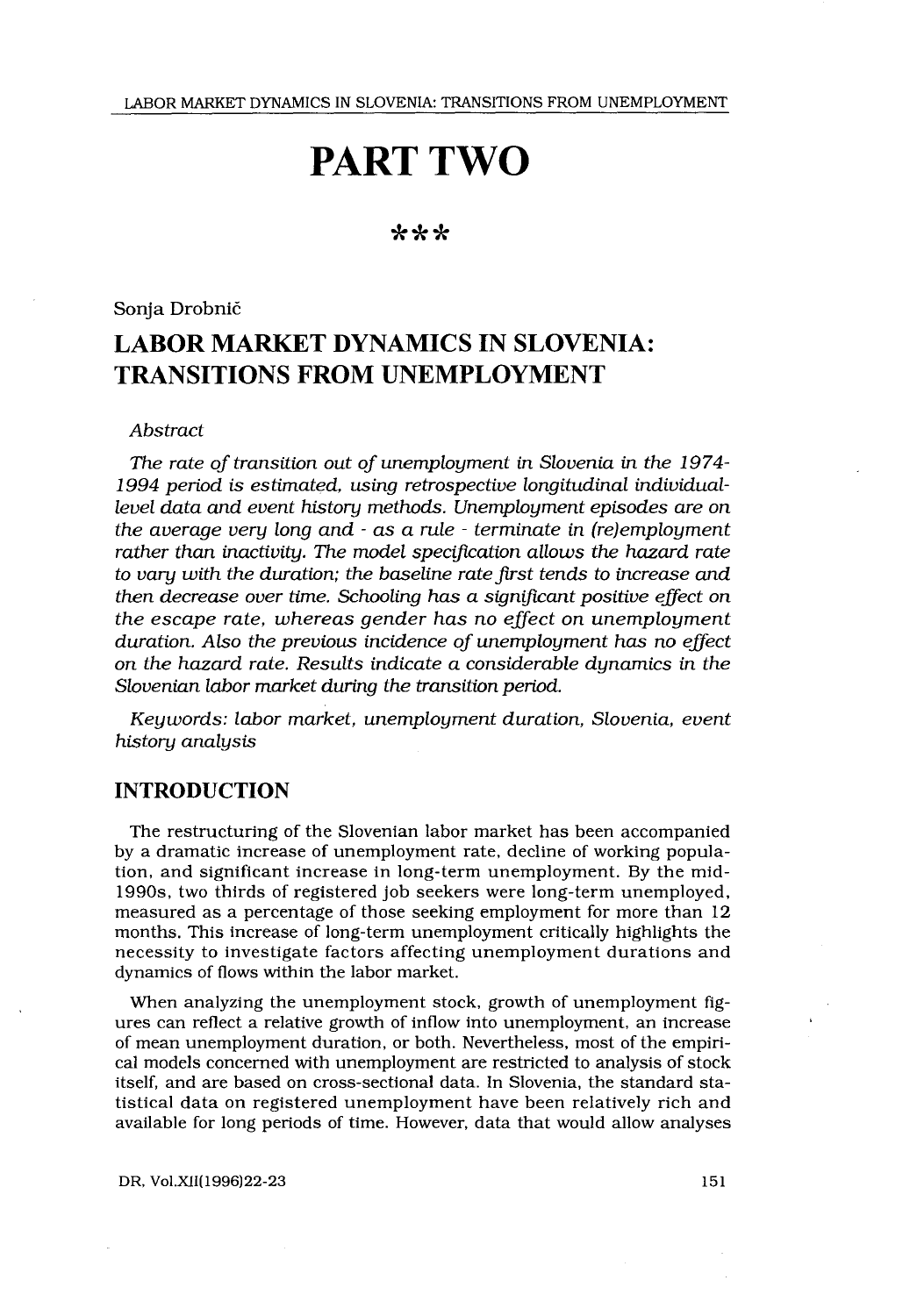of dynamic processes in the labor market are scarce, and there is little Drobnič<br>namic processes in the labor marl<br>rical knowledge about the structu:<br>tion of unemployment. Therefore, it<br>collected for the Quality of Life in Si<br>tions between various labor market empirical knowledge about the structure and main determinants of the duration of unemployment. Therefore, it is particularly important that the data collected for the Quality of Life in Slovenia project allow us to analyze transitions between various labor market states over time .

In this paper, transitions out of unemployment are examined. In particular, we analyze the influence of the following factors on the rate of leaving unemployment: (a) the importance of duration dependence effects for an individual's unemployment dynamics ; (b) the effect of past employment and unemployment history (work experience, previous incidence of unemployment); (c) individual characteristics, such as age, birth cohort, education, gender, and social origin; (d) structural characteristics, such as the overall unemployment rate and regional variations in employment conditions .

To address these questions, retrospective data from the Quality of Life study with detailed information on employment and unemployment episodes in the individuals' career in the period 1974-1994 are used . The analysis is based on hazard rate models that allow assessing changes between discrete states over time .

# CROSS-SECTIONAL VERSUS LONGITUDINAL APPROACH

For many processes in the social sciences, a continuous measurement of qualitative variables seems to be the only adequate method of assessing empirical changes and developments over time. This is achieved by utilizing an event oriented observation design that records all changes in qualitative variables and their timing (Blossfeld and Rohwer 1995 ; Blossfeld, Hamerle and Mayer 1989; Tuma and Hannan 1984; Kalbfleisch and Prentice 1980; Drobnic 1992) . The advantages of the event oriented observation plan are illustrated by Figure 1 . In a cross-sectional survey, the occupational history of a person is represented by a single point . Somewhat more information is obtained by a three-wave panel in which the respondent can be observed at three different points in time . This observation design captures some of the dynamics in the occupational career ; however, the career path between the waves remains unknown . Only the event oriented collection design records all changes in states and their precise times . Such a design allows the individual's occupational career to be reconstructed in detail in its various phases and at each point in time.

Also the regularly available data on the duration of unemployment collected by the Labor Force Surveys is subject to shortcomings as a source of information on the distribution of durations . In such a survey, information on the length of unemployment is collected only on those individuals unemployed at the time of the data collection (Kiefer 1988) . Individuals who are employed in consecutive surveys but unemployed between surveys will be omitted. Examples are given in Figure 2, where t1 and t2 are two survey dates. Only unemployment spells that are in progress at times t1 and t2 will be recorded. In general, short spells will be under-represented in the sample; this problem is known as length-biased sampling.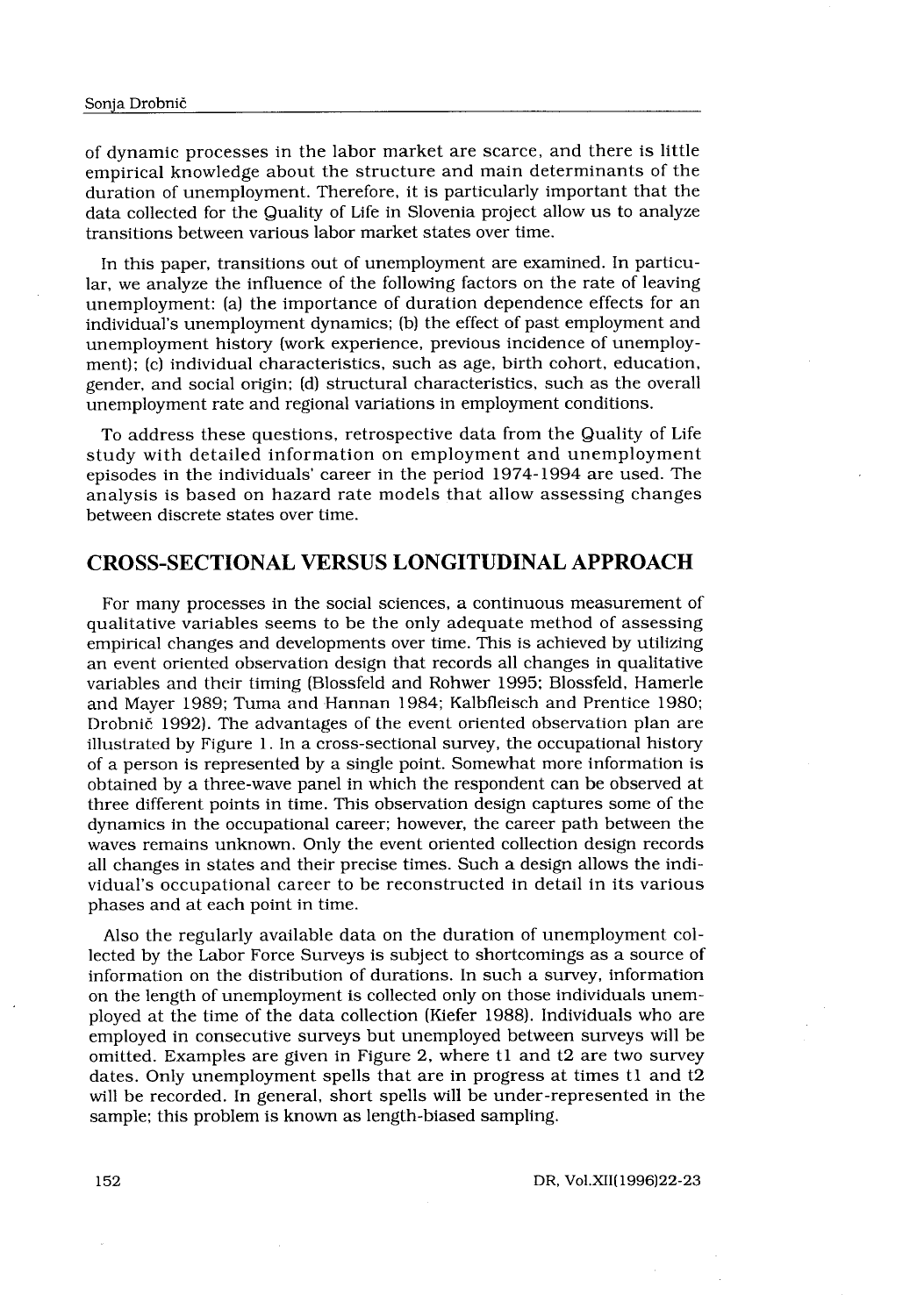

Figure 1:

RECODING OF A PERSON'S OCCUPATIONAL CAREER ON THE BASIS OF A CROSS-SECTION-AL SURVEY, PANEL STUDY, AND EVENT HISTORY ORIENTED DESIGN (ADAPTED FROM BLOSSFELD AND ROHWER 1995).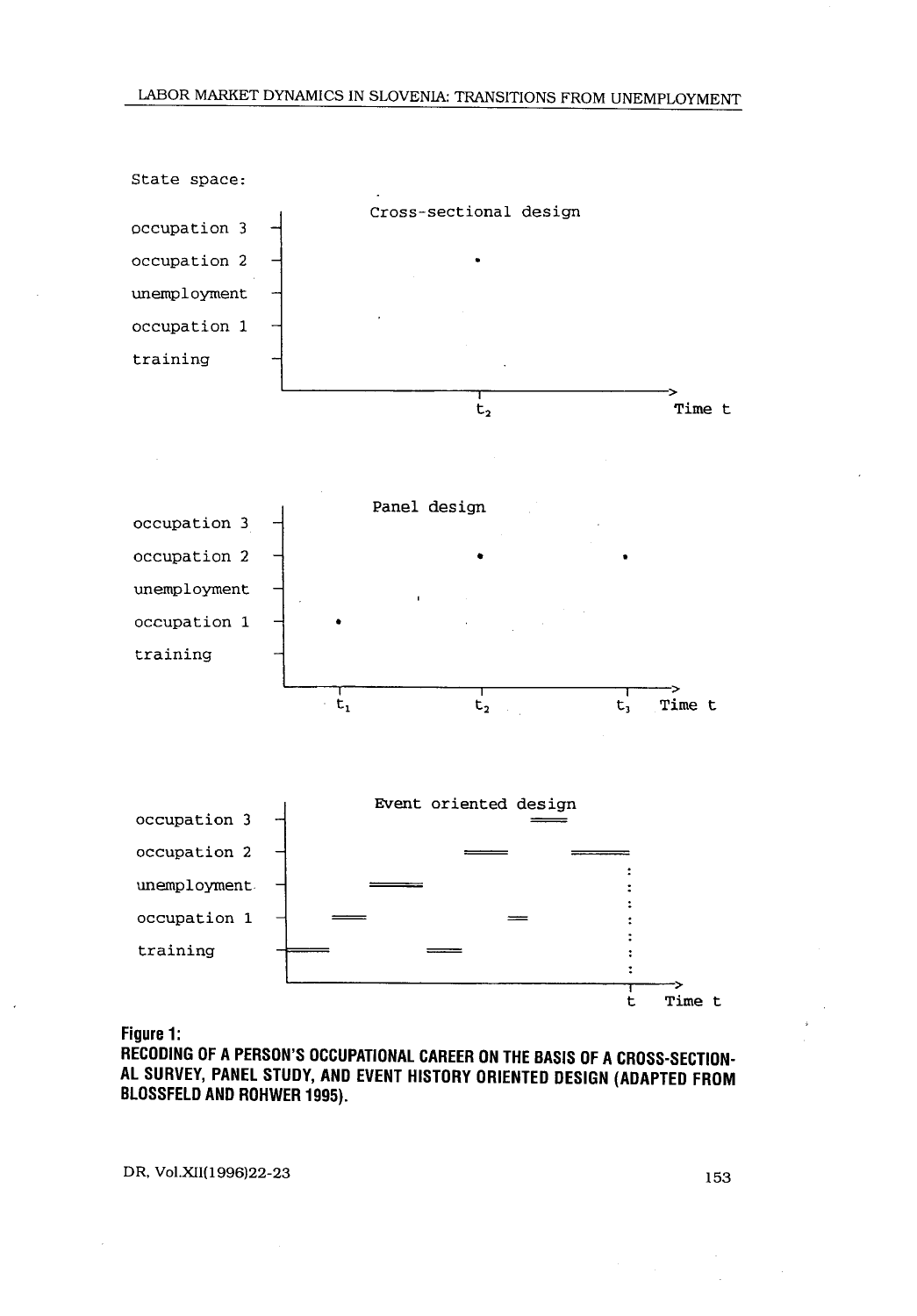

### Figure 2: DURATION OF UNEMPLOYMENT SPELLS

t, : first labor force survey

 $t<sub>2</sub>$ : second labor force survey

C,  $E_1$ : left censored episodes, partial information available in the first labor force survey

D: right censored episode, partial information about this spell collected in the second labor force survey

A, B,  $E_2$  : completed episodes but no information available.

Another consequence of gathering information on unemployment duration from persons unemployed at the time of interview is that these individuals have not completed their unemployment spells (Kiefer 1988) . The survey interrupts spells that are still in progress . For example, spell C in Figure 2 will be recorded in the first survey ; however, only the duration from the beginning to the interception of the spell at the survey date will be measured. There is no information on the future duration of unemployment; the spell is right-censored .

Because of both right-censoring and length-biased sampling, the only suitable research design to collect information on unemployment duration is either a prospective study that samples individuals and records their labor market experience continuously until an ending date, or a study that asks for information retrospectively . Although it has been estimated that unemployment may be "under-represented" in retrospective studies when short-term unemployment lies in the distant past (Mayer 1989), such sampling schemes do result in observations on completed spells, such as A, B,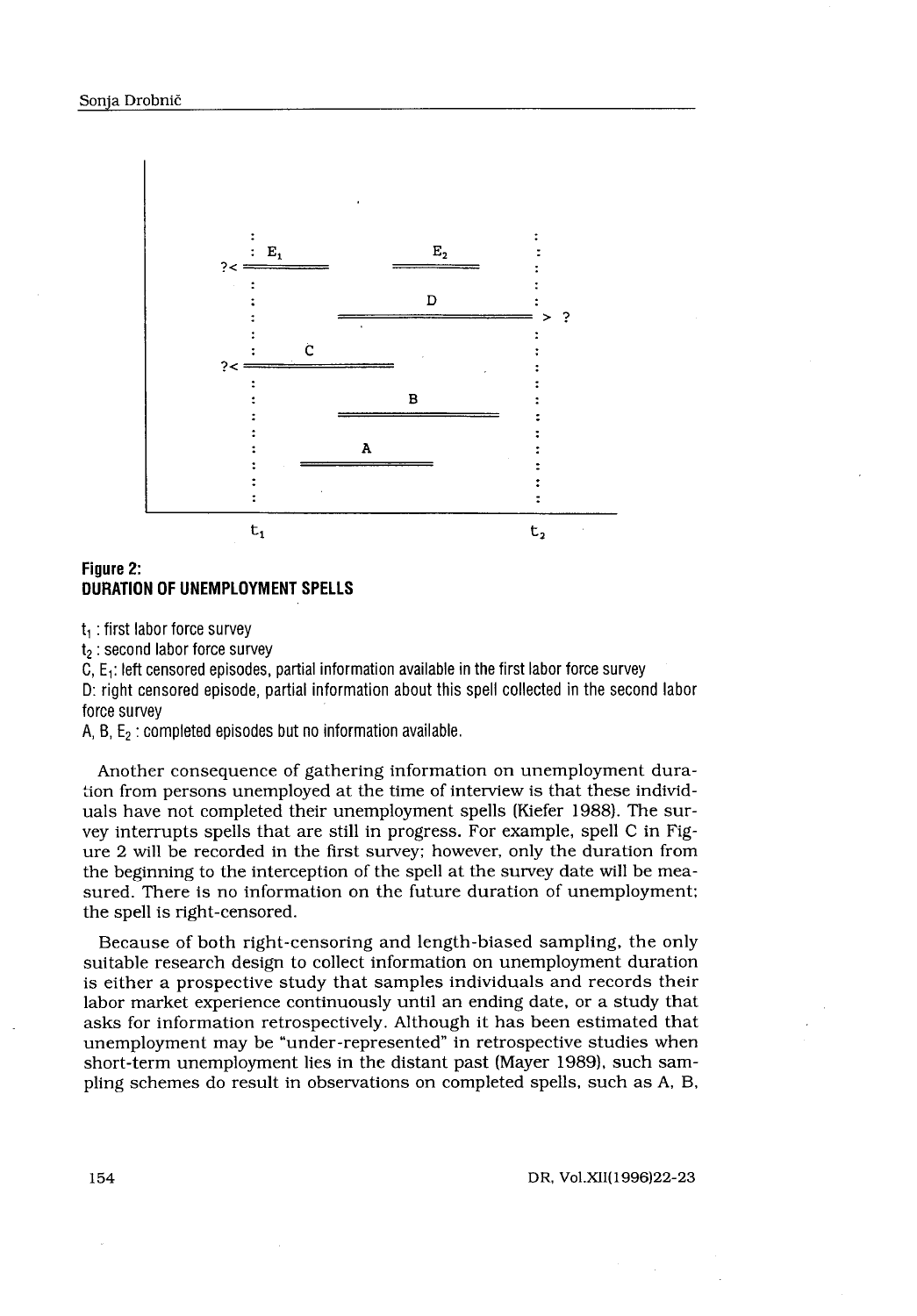and E2 in Figure 2 . Moreover, the problems associated with right-censored spells (spell D in Figure 2) can be successfully dealt with by applying appropriate statistical methods .

# CONCEPTUAL FRAMEWORK

The variable of main interest for our current analysis is the rate of leaving unemployment, which can be calculated from the beginning date of the unemployment spell and the date of transition into another labor market state . In an influential study on the effects of unemployment compensation on the duration of unemployment, Atkinson and Micklewright (1991) demonstrated how important it is to distinguish between various labor market states . Therefore, two destination states of unemployment spells were distinguished if the unemployment was terminated within the observation period: employment/self-employment and inactivity. Inactivity included various out-of-labor-market statuses, such as retirement, military service, schooling, housekeeping . The aim was to estimate competing risk models, where transitions to (re)employment and transitions out of the labor market would be estimated and compared' . Unemployment spells that were still in progress at the time of interview are right censored .

Following the labor economics literature that address the special problems associated with duration data (Heckman and Borjas 1980; Heckman and Singer 1985; Flaig, Licht and Steiner 1993; Steiner 1993, 1994; Licht and Steiner 1991; Kiefer and Neumann 1989; Devine and Kiefer 1991; Hujer and Schneider 1990; Kraus and Steiner 1995), several factors that may influence the transition out of unemployment are considered in our analysis :

- duration dependence
- individual's characteristics
- individual's past employment history
- structural characteristics of the labor market .

Conceptually, duration dependence is a particularly critical element in a longitudinal study of long-term unemployment. Empirical evidence has shown that past unemployment as well as duration of the current unemployment spell have a positive impact on the likelihood that an individual will again become unemployed and be unemployed for a longer period of time. Explanations for this empirical regularity have been given by labor market theories (true state dependence), and statistical rules associated with the specification of the econometric model (spurious state dependence)(Heckman and Borjas 1980; Flaig, Licht and Steiner 1993).

The true state dependence argument is based on the hypothesis that unemployment impairs an individual's future employment prospects because it leads to a depreciation of human capital and/or operates as a negative signal and stigma for employers screening job applicants . This effect may be particularly strong in the event of long-term unemployment . However, persistence in unemployment need not necessarily be due to causal factors; it can result from spurious correlation. Spurious state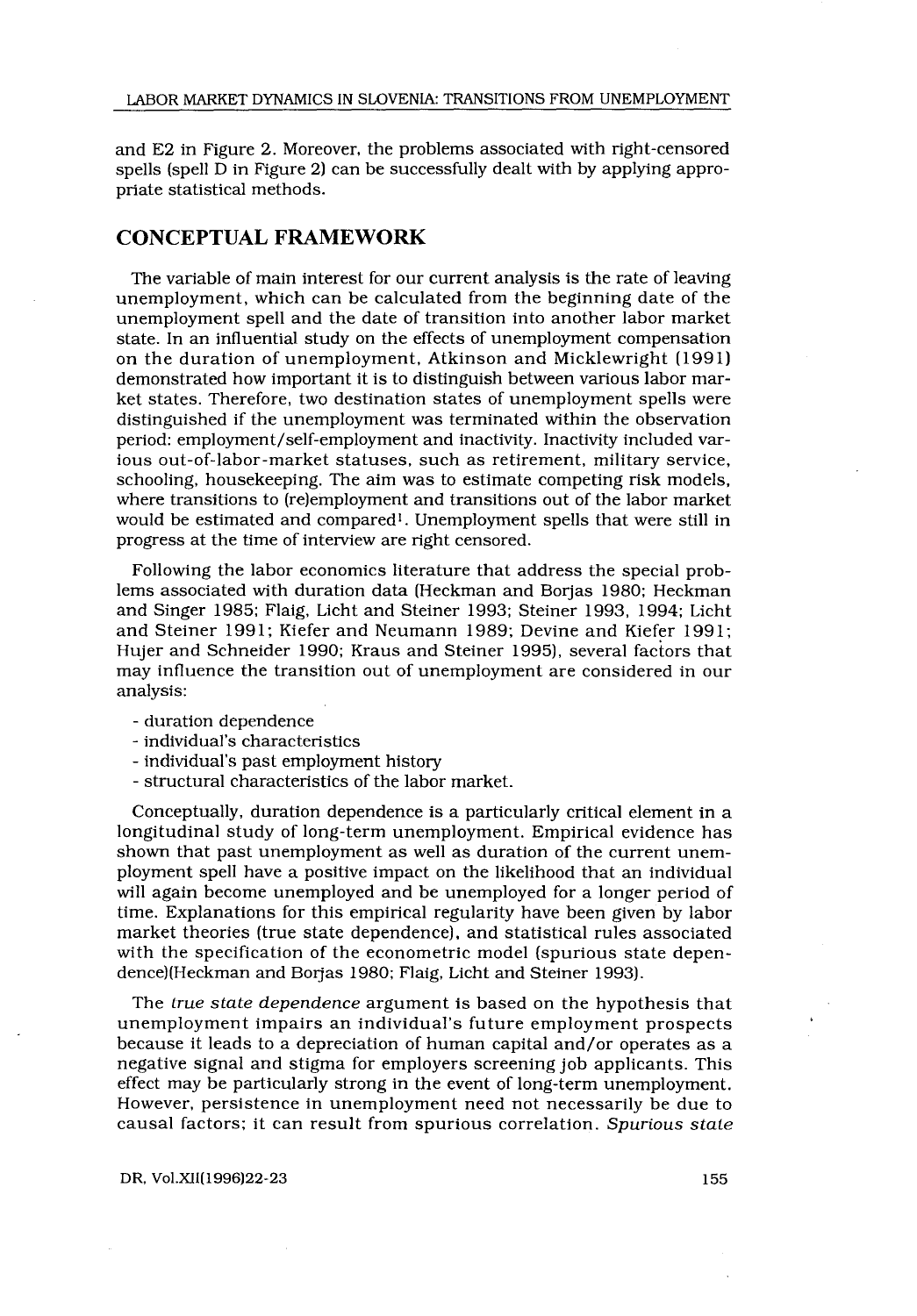dependence arguments seek explanation in a sampling scheme, in the fact that individual characteristics correlated with the propensity to experience unemployment are not adequately controlled for, or the initial conditions are not taken into account. We will address these issues in our analysis by explicitly modeling the baseline time-dependence of the process, and control the individuals' previous unemployment history.

Also, duration of unemployment is often analyzed in connection with unemployment benefits . The disincentive effects of unemployment insurance compensation on reemployment have been one of the most widely studied topics in labor economics (Devine and Kiefer 1991), although some authors challenge the assumptions and restrictions in a simple disincentive model (Atkinson and Micklewright 1991; Belzil 1995; Fallick 1991).

# DATA AND METHODS

The Quality of Life (QLS) data were collected on a representative sample of the resident population in Slovenia. The survey was carried out in  $1994$ , and data were collected retrospectively for the 20-year period 1974-1994. The employment career of an individual is described as a sequence of labor market states, such as employed (full-time or part-time), self-employed, unemployed, or out of the labor market. Information on changes in employment status is available on a monthly basis .

In addition to the primary representative sample, for which data on several dimensions of living conditions were collected, co-resident partners of the respondents were interviewed with a shorter questionnaire, and asked about their educational and employment career . This approach enables us to combine both samples when setting up the event history data set on unemployment.

In an event-oriented data set each record of the file is related to a duration in a state or episode. Since unemployment can occur several times in an individual's employment career (repeated events), and the number of unemployment spells may vary among individuals, the number of records in the data set corresponds to the sum of the person-specific unemployment episodes . In the 1974-94 observation period, primary respondents and their partners generated 501 episodes of unemployment. For these spells, starting dates of unemployment are known, as well as ending dates for completed spells . Spells that were still in progress at the time of interview have the destination state equal to the origin state and are thus right censored.

A standard approach to modeling moves between various labor market states is a transition rate. To define this concept, let us first introduce a random variable T to represent the duration, beginning at  $t_0$ , until a change in the dependent variable, that is a transition from (origin) state j to (destination) state k, occurs. T simplify the notation,  $t_0 = 0$  is assumed. Then, the following probability can be defined:

Pr(t≤T<t' | T≥t) t<t'

DR, Vol.XII(1996)22-23

156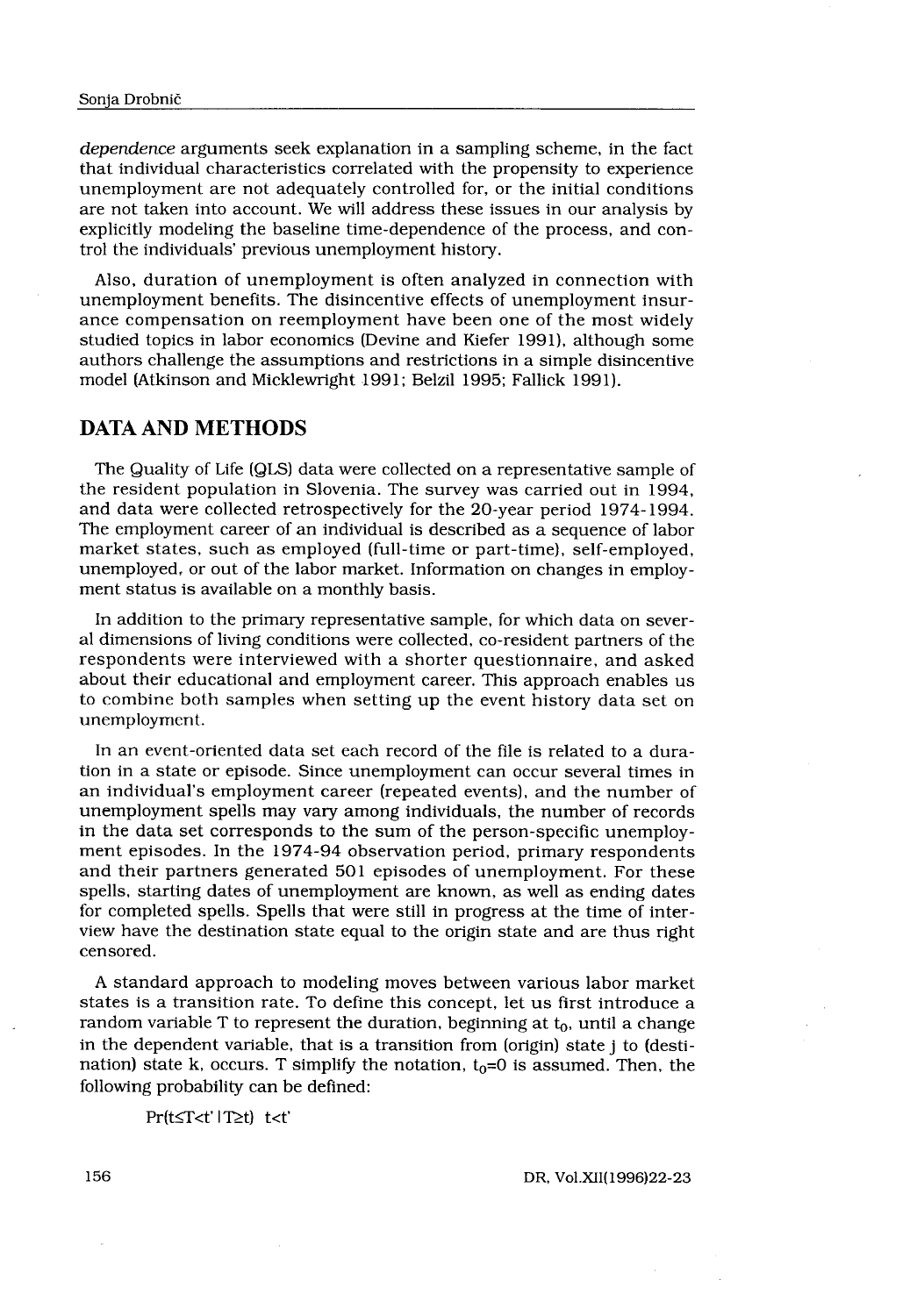This is the probability that an event occurs in the time interval from t to t', given that no event (transition) has occurred before, that is, in the interval from 0 to t.

One can let t'-t in the above expression approach zero. However, as the length of the time interval approaches zero, the concept of change in the dependent variable would disappear because the probability that a change takes place in an interval of zero length is zero. To avoid this, one can regard the ratio of the transition probability to the length of the time interval to represent the probability of future changes in the dependent variable per unit of time (see details in Blossfeld and Rohwer 1995) . This allows one to define the limit

$$
r(t)=\lim_{t'\to t}\qquad \frac{Pr(t\leq T
$$

and to arrive at the central concept of the transition (hazard, risk, failure, mortality) rate. One can interpret  $r(t)$  as the *propensity* to change the state, from origin j to destination k, at time t. However, one should note that this propensity is defined in relation to a risk set at time t (i .e the set of individuals who can experience the event because they have not already had the event before t).

Having introduced the basic concept of the transition rate, the basic modeling approach can be formulated as

 $r(t) = f(t, X)$ 

where the transition rate depends on time and on a set of covariates, X. In our study, time-constant and time-varying covariates are used in the analysis. The values of time-constant covariates are fixed at the beginning of the episodes under study and do not change while the process is going on. The values of time-dependent covariates can change over process time . To estimate the effects of time-varying covariates on the rate of exiting unemployment, we applied the method of episode splitting. At all the points in time when at least one of the time dependent qualitative covariates changes its value, the original unemployment episode is split into subepisodes and the values of covariates are updated accordingly .

# VARIABLES

The dependent variable is the hazard rate of leaving unemployment. As noted earlier, our intention was to estimate competing risks for transitions into (re)employment and transitions into inactivity . However - somewhat surprisingly - only a few transitions from unemployment into inactivity were recorded in the QLS data. This indicates that the Slovenian labor market differs qualitatively from the labor markets in most developed-market economies. Out of 501 spells, generated by the respondents in the 1974- 1994 period, only 35 completed unemployment spells ended in non-partici pation<sup>2</sup>. The QLS data show no support for the assumption that women are moving from the labor market into household production, or that the proportion of discouraged workers is growing.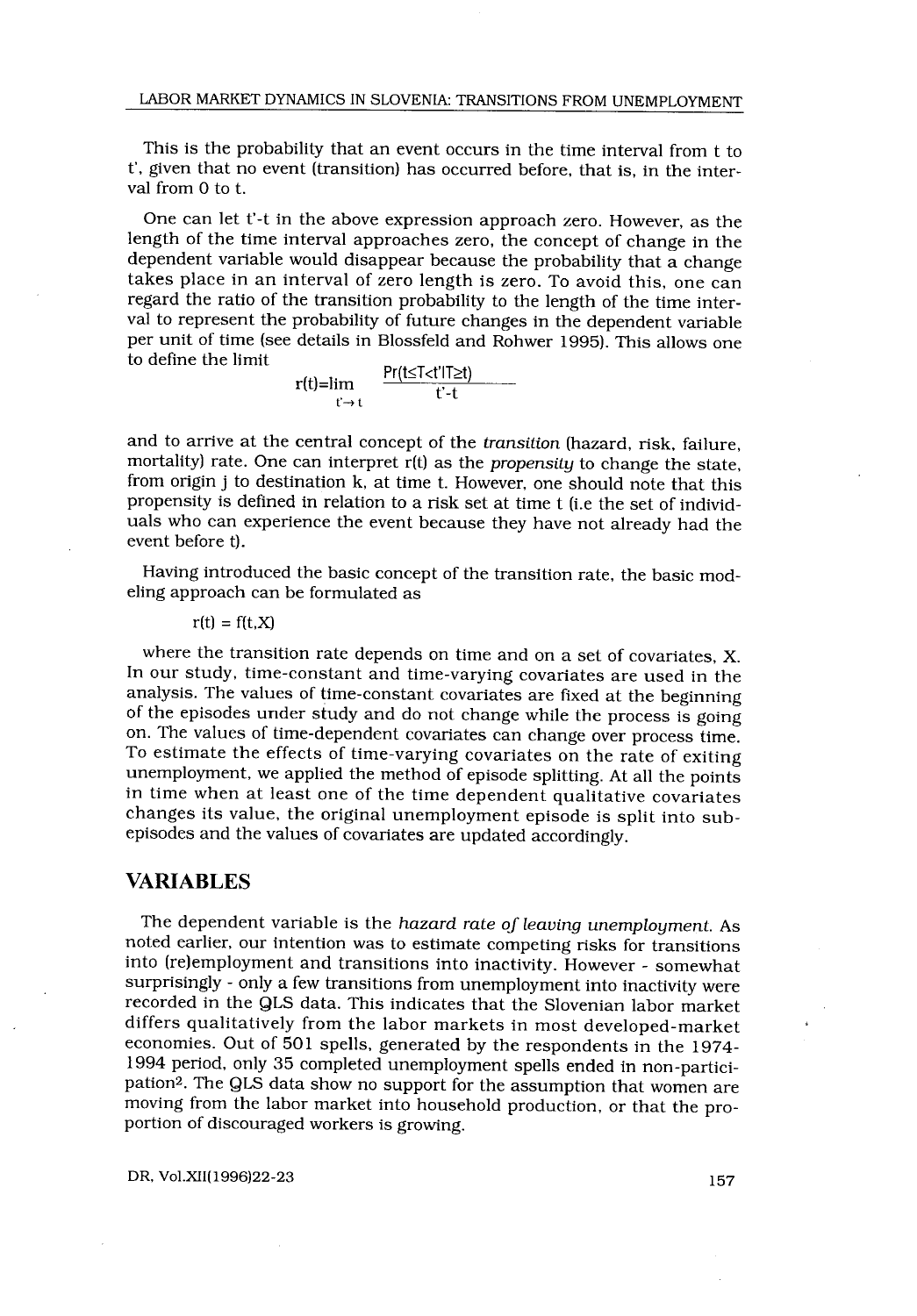#### Sonja Drobnič

This examination of destination states for completed spells required a change in the analysis design. Instead of distinguishing between moves into employment and out-of-the-labor-market, only one destination state was assigned to all completed spells . One should keep in mind, however, that for a large majority of cases this transition means in effect "(re)employment." For simplification, this terminology is used in the interpretation . Move into inactivity is then coded as a dummy, and incorporated as a covariate in some of the model estimations.

Independent variables include individuals' characteristics and structural characteristics in the labor market. In general, young people without much work experience as well as older workers are in a precarious position . If we assume that this is also valid for the duration of unemployment, the expected transition rate out of unemployment would have a reversed Ucurve form. To test these changing conditions in the life cycle of individuals, age as a time-varying covariate is included in the data set.

Next, birth cohorts and historical periods are included as possible explanatory factors. Problems inherent in distinguishing age, cohort and period effects are not negligible (Ryder 1985; Hobcraft, Menken, and Preston 1982; Blossfeld 1986); however, it is necessary to distinguish between these factors in order to disentangle (a) individual variations in the unemployment behavior during individuals' life course, (b) those effects which are experienced by an aggregate of the unemployed, and (c) the historical constellations which affect all unemployed persons in a similar way during a certain historical time (Drobnic 1996) .

Dummy variables representing birth cohorts in five-year intervals are included in our estimations. Historical time is divided in two periods to distinguish the pre-transition and transition period. In 1989, first signs of rapidly changing conditions in the Slovenian labor market were recorded but full-fledged labor market changes emerged in 1990 (Drobnic 1994 ; Drobnic and Rus 1995) . This year was also the cutting point for our period dummy.

Gender and education are usually considered important factors of individual unemployment duration. The dummy for gender and the years of schooling as a proxy for the human capital are therefore included in the analysis. In addition, social origin of an individual, measured by the father's education, is included as a proxy for potential informal resources that may facilitate job search.

The previous "history" of an individual is depicted by two variables: (1) a dummy indicating whether the person had been unemployed in the past, before the current unemployment spell; (2) cumulated duration of work experience before the occurrence of unemployment, measured as a timedependent covariate.

The aggregate unemployment rate in Slovenia (showing general conditions in the labor market) is also included as a time-varying covariate. We interpret it as an indicator of objective opportunities and demand for labor, as well as the level of competition between job seekers . A further structural

158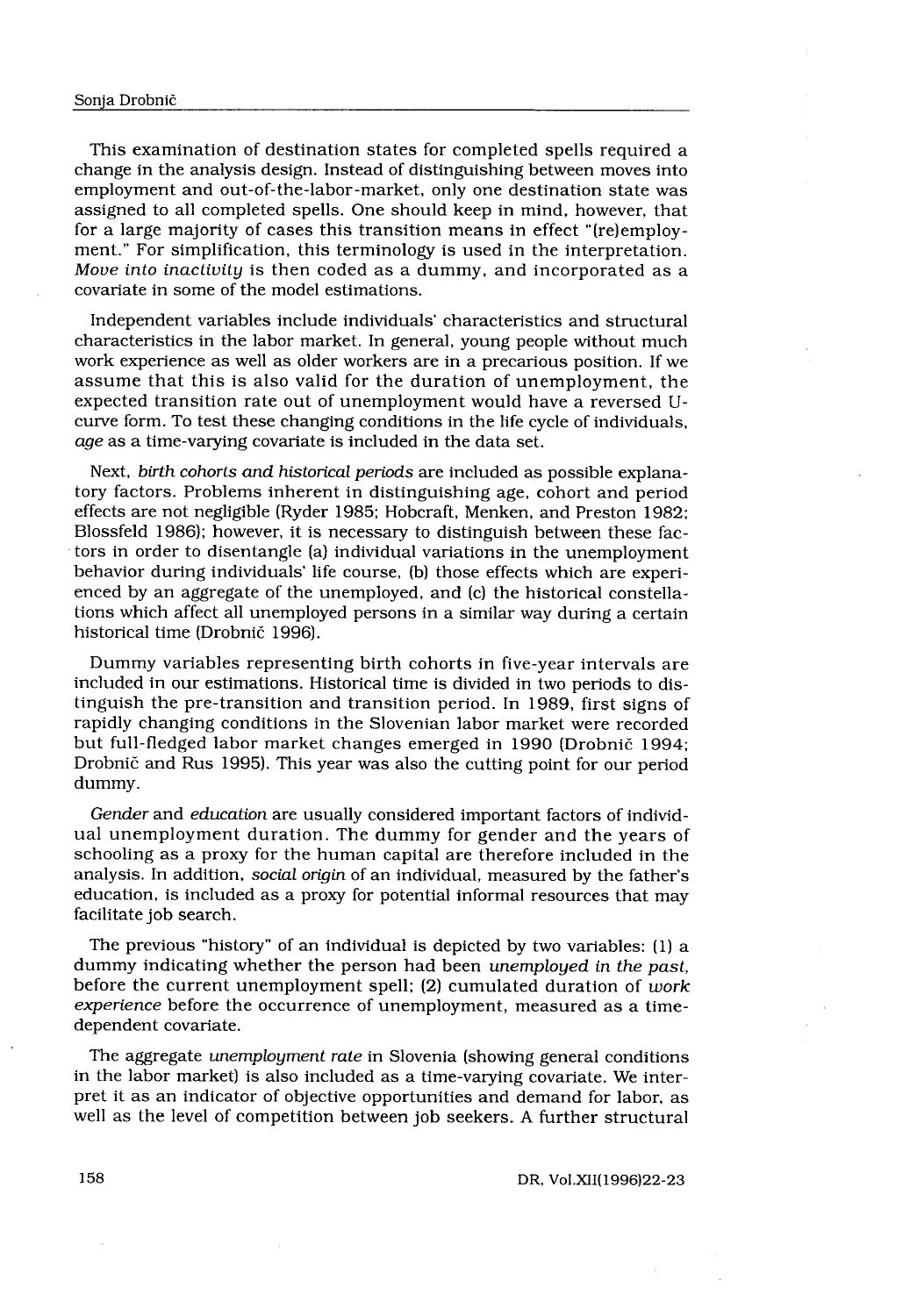factor is the place of residence which can be used as a proxy for the differences in local labor markets . Since a complete residential mobility of respondents is available for the observation period, we include the size of the place of residence in a time-varying form.

Finally, a control variable INCOMPLETE DATA needs some explanation. This variable has been created due to peculiarities of data collection . The observation window 1974-1994 is relatively short and encompasses complete employment/unemployment careers for younger respondents only; therefore, some covariates for older respondents may be distorted. For example, no information on previous unemployment spells is available for people whose unemployment spells started and terminated before 1974 . Likewise, work experience may be underestimated for older respondents due to data truncation. To control for the differences between younger and older respondents, a dummy variable that indicates that part of this information is missing for an individual is included in the analysis .

# RESULTS3

# SURVIVAL FUNCTION AND BASELINE HAZARD RATE

To describe the general characteristics of the unemployment process, the Kaplan-Maier (or product limit) estimator is calculated . The graphical presentation of the survival function, showing the plot of the shape of the function against unemployment duration is shown in Figure 34 . It is evident that the survivor function declines faster in the initial periods than after several years. The median of the unemployment duration is 25 months, *i.e.* half of all unemployment spells terminate in about two years.



Figure 3: DURATION OF UNEMPLOYMENT (PRODUCT LIMIT SURVIVOR FUNCTION) DR, Vol.XII(1996)22-23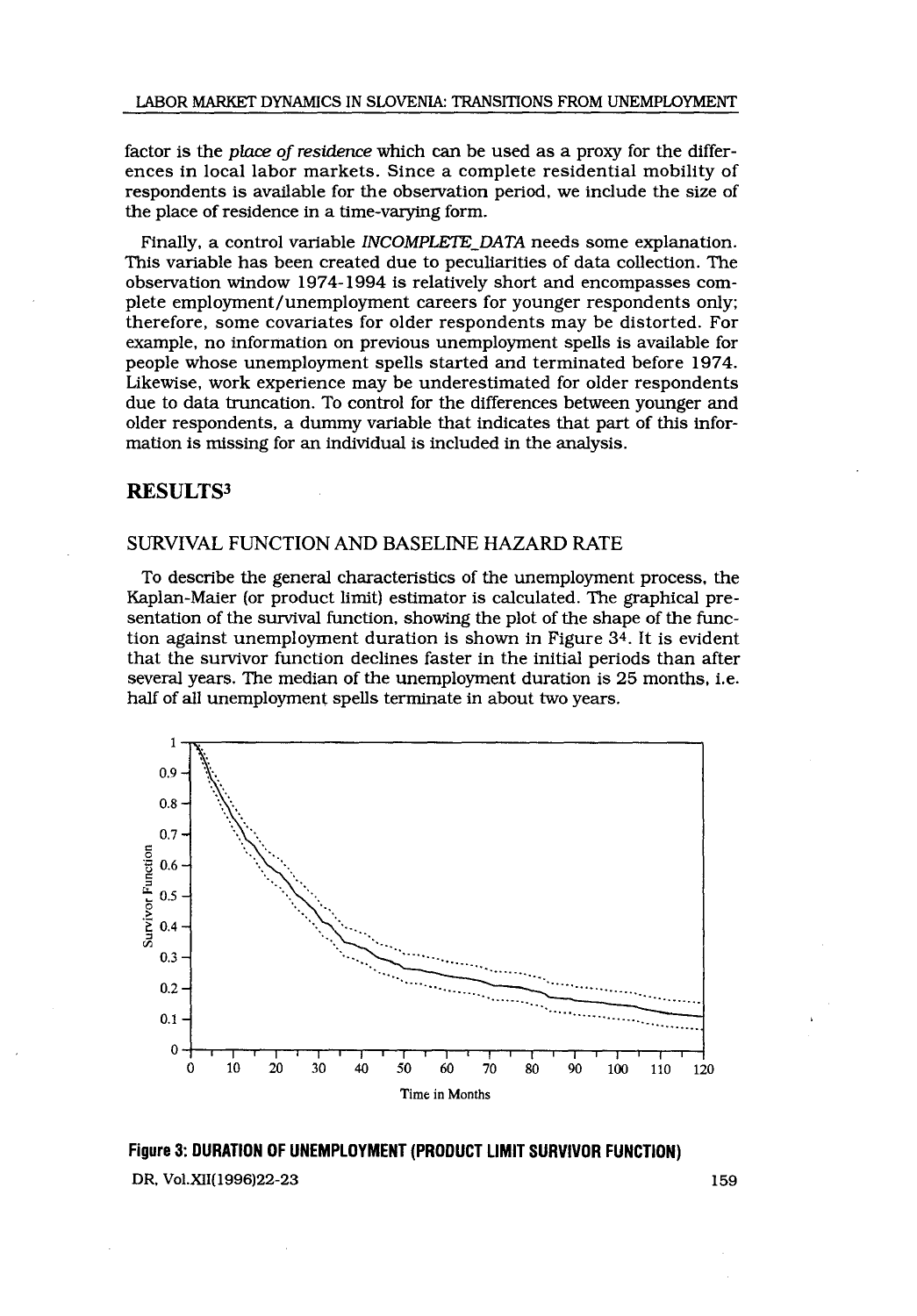#### Sonja Drobnič

 $\overline{\phantom{a}}$ 

 $\overline{\phantom{0}}$ 

To estimate the baseline hazard rate, a piecewise constant exponential model is used. This is a generalization of the standard exponential model and particularly useful in many practical research situations . As there are no clear postulates about the form of the time-dependence in the unemployment process, it is advantageous to use this very flexible instrument of analysis . The basic idea behind the piecewise constant model is to split the time axis into duration periods and assume that the baseline transition rate is constant within each of these intervals but can change between them .

In Figure 4, the estimates of the baseline transition rate with the following intervals are plotted: up to 6 months,  $6-12$  months,  $1-2$  years,  $2-3$  years,  $3-$ 5 years, 5-10 years, and 10 and more years . The shape of the function shows that the hazard rate is not constant over time. The hazard rate increases - with some variations - during the first three years and declines considerably afterwards .



# Figure 4: ESTIMATED HAZARD RATE (PIECEWISE-CONSTANT MODEL)

# AGE, BIRTH COHORT, HISTORICAL PERIOD

In the continuation of analysis, we constructed more complex models by gradually adding covariates to the baseline model . Age was first included as a continuous variable in a linear and quadratic form but the parameter estimates were not statistically significant (not shown) . After we recoded age into four categories, it became evident that middle-aged category (30-55) in particular had difficulties in escaping from unemployment (Table 1, model 1) . This contradicts our initial hypothesis which predicted that younger and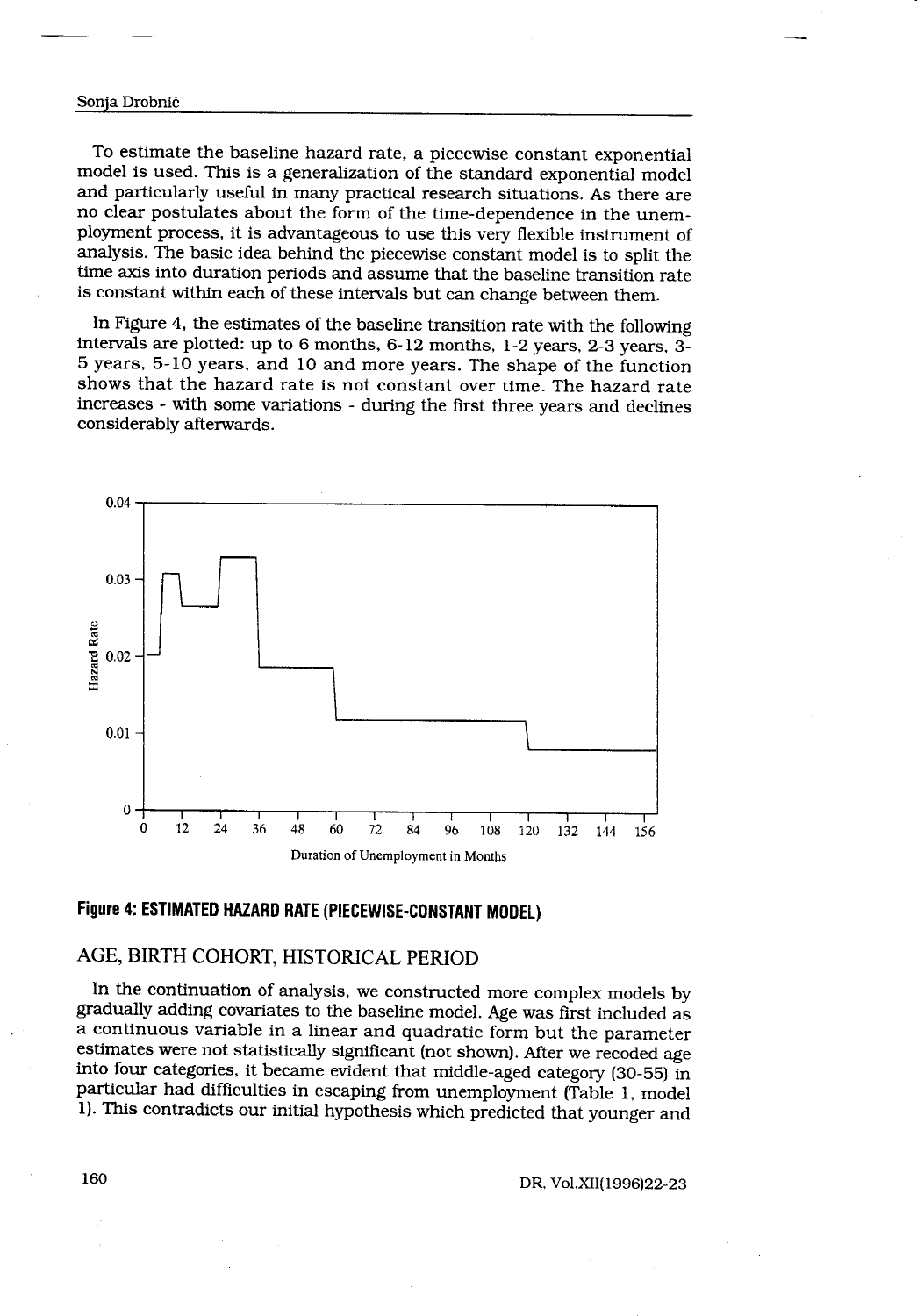older workers would face more difficulties in the labor market . This is not supported by our data. Perhaps prime-aged workers are less likely to become unemployed, but when they are unemployed, their spells are longer. The escape rate for 30-55 year-olds is 56% lower than that for other workers .

Also, when information on birth cohort and historical time is included (Table 1, model 2), the age effects remain . Concerning the birth cohorts, individuals born since the mid-50s tend to leave unemployment faster, regardless of when they became unemployed .

Episodes that started in the 1990s are on the average shorter than earlier unemployment spells. In later, better specified models, this effect disappears. Nevertheless, this result may be surprising when we take the dramatic increase in the unemployment rate since 1989 into account. Two explanations are plausible in this case . First, the effect may be partly an artefact; the episodes starting in 1990 or later can last at most four years before the time of interview . Second, these results demonstrate substantial dynamics in the labor market. The unemployment rate has indeed been growing but this does not mean that the unemployment has statically cumulated over this time period . When looking at the inflows and outflows from registered unemployment, remarkable dynamics become apparent (Drobnič and Rus 1995), but the outflows did not reach the inflows .

Two control variables are added in model 3 (Table 1) . Episodes that end in inactivity are much shorter than those ending in employment. The hazard rate is, ceteris paribus,  $117\%$  higher, since  $(\exp(0.775)-1)*100\% = 117\%.$ This confirms a distinctive character of the labor market in Slovenia and refutes the assumption of growing numbers of discouraged workers . The INCOMPLETE DATA covariate controls for the incompleteness of data collection for persons older than 15 in 1974.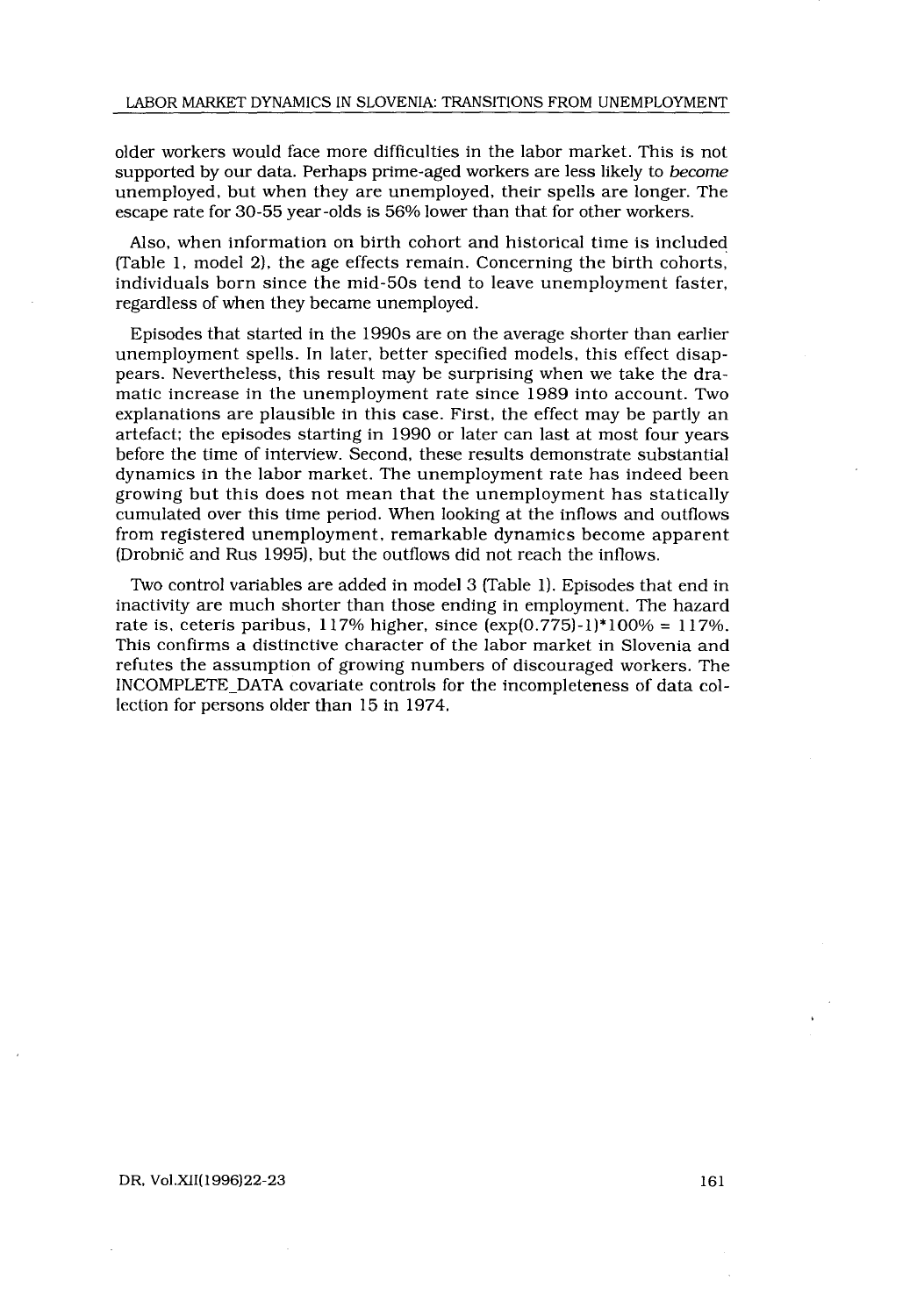| Sonja Drobnič                                                             |                        |                        |                        |                        |  |  |
|---------------------------------------------------------------------------|------------------------|------------------------|------------------------|------------------------|--|--|
|                                                                           |                        |                        |                        |                        |  |  |
| Table 1:                                                                  |                        |                        |                        |                        |  |  |
| ESTIMATES OF THE EFFECTS OF COVARIATES ON TRANSITION RATES FROM UNEMPLOY- |                        |                        |                        |                        |  |  |
| MENT, PIECEWISE-CONSTANT MODEL.                                           |                        | Models                 |                        |                        |  |  |
|                                                                           | 1                      | $\overline{2}$         | 3                      | 4                      |  |  |
| <b>Duration of episodes</b>                                               |                        |                        |                        |                        |  |  |
| up to 6 months                                                            | $-3.6900**$<br>(0.137) | -4.3861**<br>(0.276)   | -4.7297**<br>(0.385)   | -6.4017**<br>(0.475)   |  |  |
| 6-11 months                                                               | -3.2621**              | $-3.9473**$            | -4.2922**              | $-5.9188**$            |  |  |
| 12-35 months                                                              | (0.127)<br>$-3.3401**$ | (0.269)<br>$-3.9897**$ | (0.380)<br>-4 3124**   | (0.466)<br>-5.8808**   |  |  |
| 36-59 months                                                              | (0.090)<br>$-3.8281**$ | (0.250)<br>$-4.3903**$ | (0.365)<br>$-4.6841**$ | (0.448)<br>$-6.1818**$ |  |  |
|                                                                           | (0.169)                | (0.283)                | (0.388)                | (0.460)                |  |  |
| 60 months and more                                                        | -4.2996**<br>0.184)    | -4.6838**<br>(0.262)   | $-4.9503**$<br>(0.374) | $-6.3955**$<br>(0.446) |  |  |
| <b>Age/Birth Cohort/Period</b>                                            |                        |                        |                        |                        |  |  |
| age $25-30^a$                                                             | $-0.1341$              | $-0.1861$              | $-0.1332$              | $-0.1347$              |  |  |
| age $30 - 55^a$                                                           | (0.179)<br>$-0.8193**$ | (0.201)<br>$-0.7102**$ | (0.203)<br>$-0.7362**$ | (0.204)<br>$-0.7185**$ |  |  |
| age over 55 <sup>a</sup>                                                  | (0.150)<br>$-0.9132$   | (0.226)<br>$-0.5204$   | (0.229)<br>$-0.4670$   | (0.234)<br>$-0.3164$   |  |  |
|                                                                           | (0.711)                | (0.768)                | (0.770)                | (0.776)                |  |  |
| cohort 1949-53 <sup>b</sup>                                               |                        | 0.3989<br>(0.288)      | $0.5021*$<br>(0.290)   | 0.4657<br>(0.289)      |  |  |
| cohort 1954-58 <sup>b</sup>                                               |                        | $0.6011**$             | $0.7590**$             | $0.6413**$             |  |  |
| cohort 1959-63 <sup>b</sup>                                               |                        | (0.255)<br>$0.5711**$  | (0.260)<br>$0.8055**$  | (0 263)<br>$0.9383**$  |  |  |
| cohort 1964-68 <sup>b</sup>                                               |                        | (0.248)<br>0.7556**    | (0.325)<br>$0.9746**$  | (0.327)<br>$1.2068**$  |  |  |
|                                                                           |                        | (0.274)                | (0.375)                | (0.381)                |  |  |
| cohort 1969 and youngerb                                                  |                        | $0.4903*$<br>(0.298)   | $0.7432*$<br>(0.395)   | 1.0396**<br>(0.407)    |  |  |
| period $\geq 1990^{\circ}$                                                |                        | $0.2904*$<br>(0.157)   | $0.3215**$<br>(0.158)  | 0.1213<br>(0.165)      |  |  |
| <b>Individual Characteristics</b>                                         |                        |                        |                        |                        |  |  |
| women                                                                     |                        |                        |                        | 0.0687                 |  |  |
| years of schooling                                                        |                        |                        |                        | (0.116)<br>$0.1419**$  |  |  |
| father's education                                                        |                        |                        |                        | (0.022)<br>$-0.0296$   |  |  |
|                                                                           |                        |                        |                        | (0.035)                |  |  |
| <b>Control Variables</b>                                                  |                        |                        |                        |                        |  |  |
| destination state: inactivity                                             |                        |                        | $0.7750**$<br>(0.186)  | $0.8062**$<br>(0.192)  |  |  |
| INCOMPLETE DATA                                                           |                        |                        | 0.1577<br>(0.259)      | 0.3783                 |  |  |
|                                                                           |                        |                        |                        | (0.263)                |  |  |
| Number of Spells<br>Number of Events                                      | 501<br>336             | 501<br>336             | 501<br>336             | 501<br>336             |  |  |
| Max. log likelihood                                                       | $-1572$                | $-1564$                | $-1556$                | 1536                   |  |  |

### Table 1: ESTIMATES OF THE EFFECTS OF COVARIATES ON TRANSITION RATES FROM UNEMPLOY-MENT, PIECEWISE-CONSTANT MODEL .

Note : Standard Error in Parentheses

p<0.05, p<0.1

 $\epsilon$  reference category, age under  $\epsilon$ 

b Reference category : born before 1949

Reference category : period before 1990

#### DR, Vol.XII(1996)22-23

 $\sim 10^{-1}$ 

# 162

 $\bar{\phantom{a}}$ 

 $\bar{1}$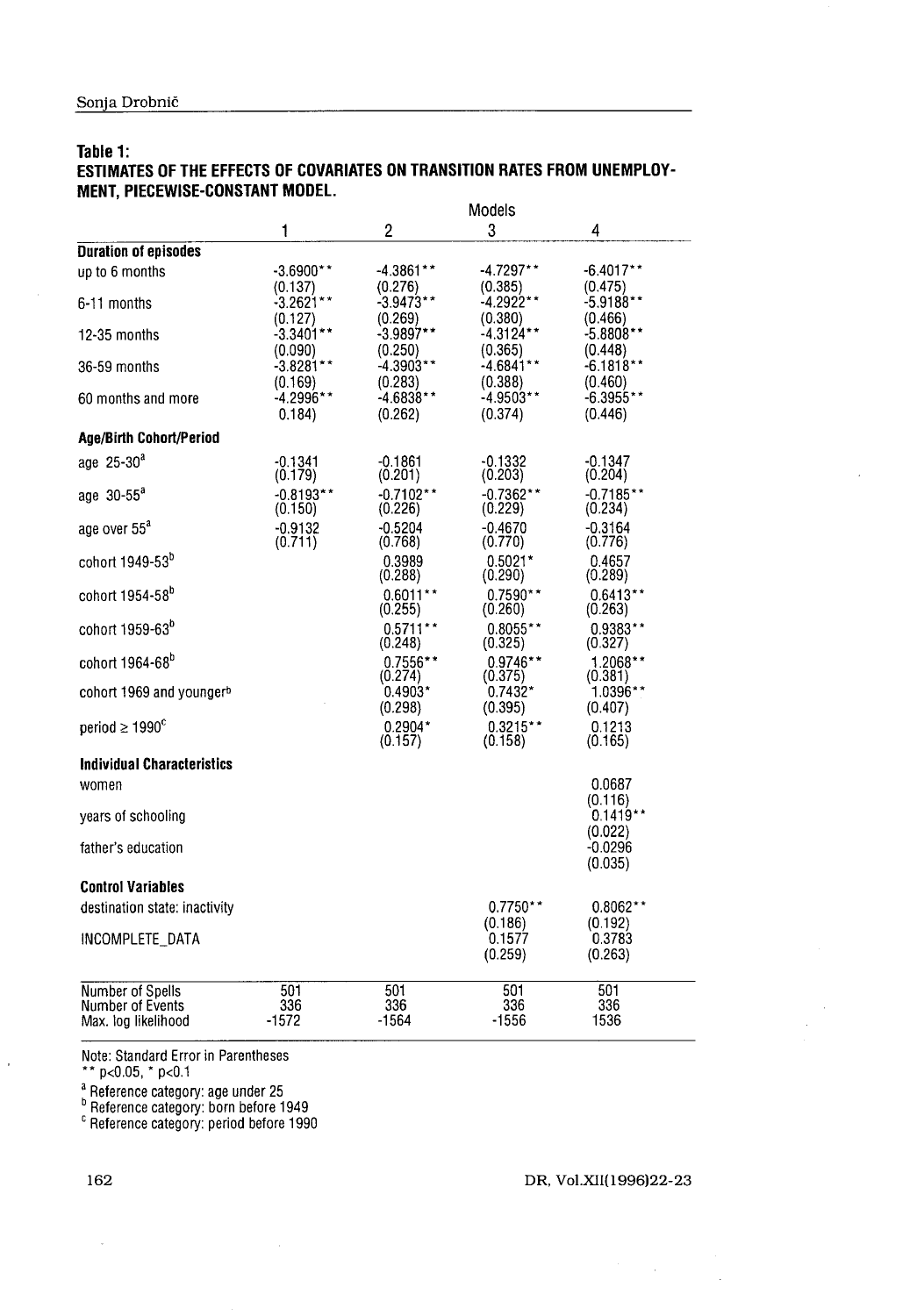# INDIVIDUAL CHARACTERISTICS

A further distinction of Slovenia as compared to developed-market economies concerns the labor market situation of women . Gender has no effect on the transition rate from unemployment (Table 1, model 4) . Education, however, is an important factor promoting (re)employment. Each additional year of schooling increases the escape rate from unemployment by about 15%. Father's education that is included as a proxy for the socioeconomic origin and access to informal social networks has no statistically significant effect on the hazard rate.

# PAST EMPLOYMENT CAREER

In Table 2, a dummy which indicates that the person had been unemployed in the past, and the cumulated work experience are added to the previous specification of the model (model 5) . Both coefficients are statistically insignificant and alternative specifications or differently operationalized work experience<sup>5</sup> do not alter the results. However, the interaction effect between work experience and INCOMPLETE-DATA does have an impact on the transition rate . This indicates that the truncation does indeed have an effect on the results .

# STRUCTURAL CONDITIONS

Annual average unemployment rate in Slovenia is included in Model 7 (Table 2). The coefficient is not statistically significant; however, it remains very stable and robust even in other specifications of the model . Unemployment rate is highly correlated with the indicator for historical period  $(period \geq 1990)$ , which means that the period effect already captures the effects of a high unemployment rate to a large extent .

Finally, the place of residence is included in Model 8, Table 2. Since this information is available in a time-varying form for primary respondents only, their partners are excluded from the analysis6 . There are no differences in hazard rates amongst smaller settlements, communal and regional centers . Job seekers in Ljubljana and Maribor, however, need significantly more time to escape from unemployment. Unfortunately, the data do not allow us to distinguish between the two largest cities in Slovenia . We assume that this result reflects the severe economic and employment problems in Maribor in particular.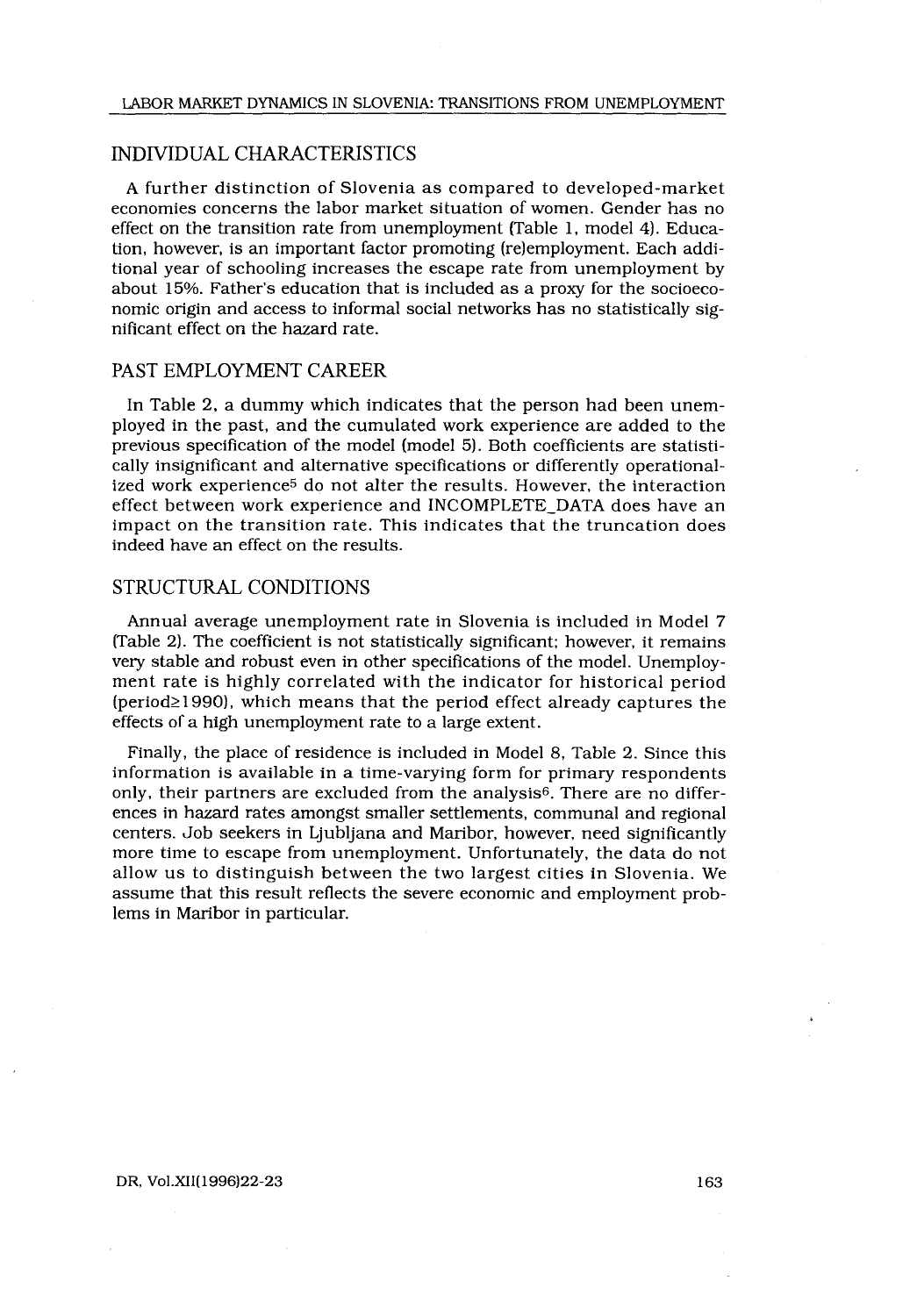#### Table 2:

# Sonja Drobnič<br>Table 2:<br>Table 2:<br>PIECEWISE-CONSTANT MODEL. EPISODE<br>>1990 ARE CONTROLLED. ESTIMATES OF COVARIATE EFFECTS ON TRANSITION RATES OUT OF UNEMPLOYMENT, PIECEWISE-CONSTANT MODEL . EPISODE DURATION, AGE, BIRTH COHORTS AND PERIOD >\_1990 ARE CONTROLLED .

| Sonja Drobnič                                                             |                       |                       |                       |                       |  |
|---------------------------------------------------------------------------|-----------------------|-----------------------|-----------------------|-----------------------|--|
|                                                                           |                       |                       |                       |                       |  |
|                                                                           |                       |                       |                       |                       |  |
|                                                                           |                       |                       |                       |                       |  |
|                                                                           |                       |                       |                       |                       |  |
|                                                                           |                       |                       |                       |                       |  |
|                                                                           |                       |                       |                       |                       |  |
|                                                                           |                       |                       |                       |                       |  |
| Table 2:                                                                  |                       |                       |                       |                       |  |
| ESTIMATES OF COVARIATE EFFECTS ON TRANSITION RATES OUT OF UNEMPLOYMENT,   |                       |                       |                       |                       |  |
| PIECEWISE-CONSTANT MODEL. EPISODE DURATION, AGE, BIRTH COHORTS AND PERIOD |                       |                       |                       |                       |  |
| $\geq$ 1990 ARE CONTROLLED.                                               |                       |                       |                       |                       |  |
|                                                                           | 5                     | 6                     | Models<br>7           | 8                     |  |
| <b>Individual Characteristics</b>                                         |                       |                       |                       |                       |  |
| women                                                                     | 0.0165                | -0.0047               | -0.0064               | 0.0085                |  |
|                                                                           | (0.117)               | (0.118)               | (0.118)               | (0.150)               |  |
| years of schooling                                                        | $0.1500**$<br>(0.022) | $0.1617**$<br>(0.024) | $0.1571**$<br>(0.024) | $0.1285**$<br>(0.030) |  |
| father's education                                                        | -0.0239               | -0.0189               | $-0.0189$             | 0.0293                |  |
|                                                                           | (0.036)               | (0.035)               | (0.036)               | (0.046)               |  |
| <b>Career in the Past</b>                                                 |                       |                       |                       |                       |  |
| previous unemployment                                                     | 0.1241<br>(0.155)     | 0.1916<br>(0.158)     | 0.1938<br>(0.158)     | 0.1147<br>(0.219)     |  |
| work experience                                                           | $-0.0016$             | $-0.0072**$           | $-0.0073**$           | $-0.0056**$           |  |
| work exper.*iNCOMPLETE DATA                                               | (0.013)               | (0.002)<br>$0.0074**$ | (0.002)<br>$0.0073**$ | (0.003)<br>$0.0052*$  |  |
|                                                                           |                       | (0.002)               | (0.002)               | (0.003)               |  |
| <b>Structural Conditions</b>                                              |                       |                       |                       |                       |  |
| unemployment rate in Slovenia                                             |                       |                       | 0.0399                | 0.0301                |  |
| communal center <sup>a</sup>                                              |                       |                       | (0.026)               | (0.031)<br>0.0390     |  |
|                                                                           |                       |                       |                       | (0.184)               |  |
| regional center <sup>a</sup>                                              |                       |                       |                       | 0.0951<br>(0.264)     |  |
| Ljubljana, Maribor <sup>a</sup>                                           |                       |                       |                       | $-0.3831*$<br>(0.220) |  |
| <b>Control Variables</b>                                                  |                       |                       |                       |                       |  |
| destination state: inactivity                                             | $0.7656**$            | $0.6715**$            | $0.6659**$            | 0.6678**              |  |
|                                                                           | (0.197)               | (0.197)<br>0.0995     | (0.197)               | (0.220)               |  |
| INCOMPLETE_DATA                                                           | 0.3484<br>(0.264)     | (0.275)               | 0.0862<br>(0.275)     | $-0.0281$<br>(0.352)  |  |
|                                                                           |                       |                       |                       |                       |  |
| Number of spells                                                          | 492                   | 492                   | 492                   | 326                   |  |

a Reference category : settlement or village outside communal center

The interpretation of the model 6 is fairly complex because the effects of work experience and its interaction with INCOMPLETE DATA have to be taken into account simultaneously. In short, for respondents who were older than 15 in 1974, the effect of work experience cancels out. However, the effect of work experience is negative and significant for younger respondents with a complete career information.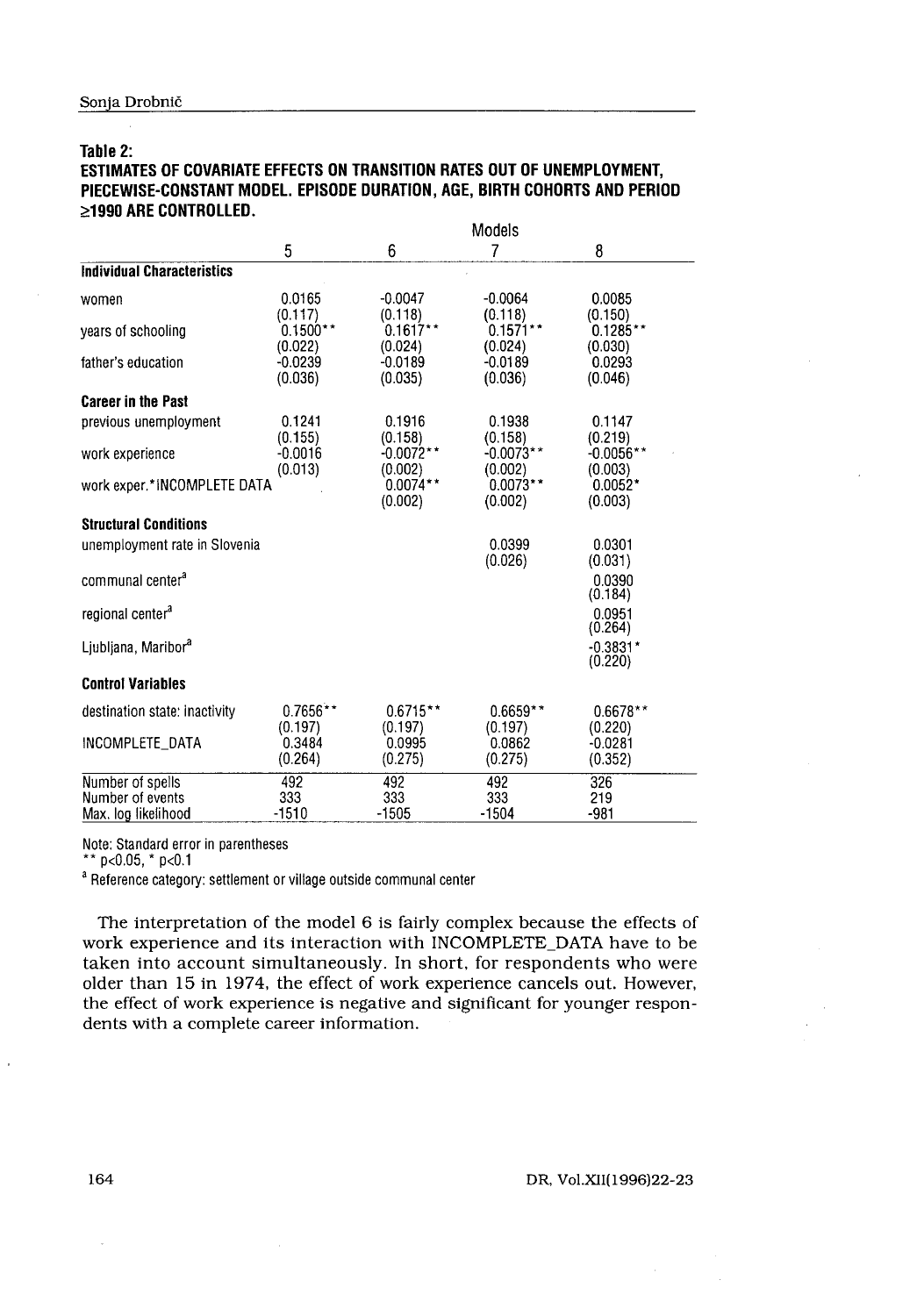# **CONCLUSIONS**

This paper has analyzed the transition rate from unemployment in Slovenia in the 1974-1994 period, based on retrospective longitudinal individuallevel data . It should be noted that the inspection of data gave us the impression that the unemployment spells did not comply with the standard ILO definition of unemployment in a few cases . This is particularly valid for some very long unemployment episodes, for which we have no information on job search intensity . In some cases, such episodes or parts of episodes should perhaps be redefined as "inactivity" .

We can draw the following conclusions from afore-mentioned results:

- Only about 7% of all completed unemployment episodes in Slovenia end in inactivity and such episodes are of shorter duration than those that end in (re)employment. There is no empirical evidence which shows that the number of discouraged workers is increasing or that women are moving from paid work to housekeeping.

- Unemployment episodes are on the average very long. Only 15% of unemployment spells terminate within six months; median duration is about two years. It is known that short-term unemployment in a distant past tends to be under-represented in retrospective data collection, but it is difficult to estimate the potential effects of research design in our case.

- The baseline hazard rate is not constant over time. After the first 6 months, the escape rate from unemployment increases significantly, drops in the second year, and reaches the highest level in the third year. Afterwards, the transition rate keeps falling. Such results with typical "spikes" in the re-employment rate are intriguing as they comply with analyses showing that the re-employment rate rises considerably when unemployment benefits lapse (Vodopivec 1995). Unfortunately, no information on unemployment insurance entitlement is available in our data set and this line of research cannot be investigated.

- The hazard rate for women does not differ from that for men . In spite of anecdotic evidence that gender discrimination in the labor market has been increasing during the transition period, our data do not support such views. We interpret this as a consequence of substantial sex segregation in the Slovenian labor market . Women are under-represented in traditional heavy manufacturing industries with frequent mass layoffs, and over-represented in the service sectors and in jobs that offer better employment chances and higher job security .

- Schooling increases the re-employment rate . Thus, education should be an important integral part of the labor market policies.

- The effects of age are somewhat unexpected . Workers under 30 have the shortest unemployment duration, whereas prime-aged workers (30-45) have the most difficulties in leaving unemployment . Older workers do not carry the heaviest burden of transition in Slovenia as for these people, early retirement was introduced as a systemic reaction to threatening unemploy-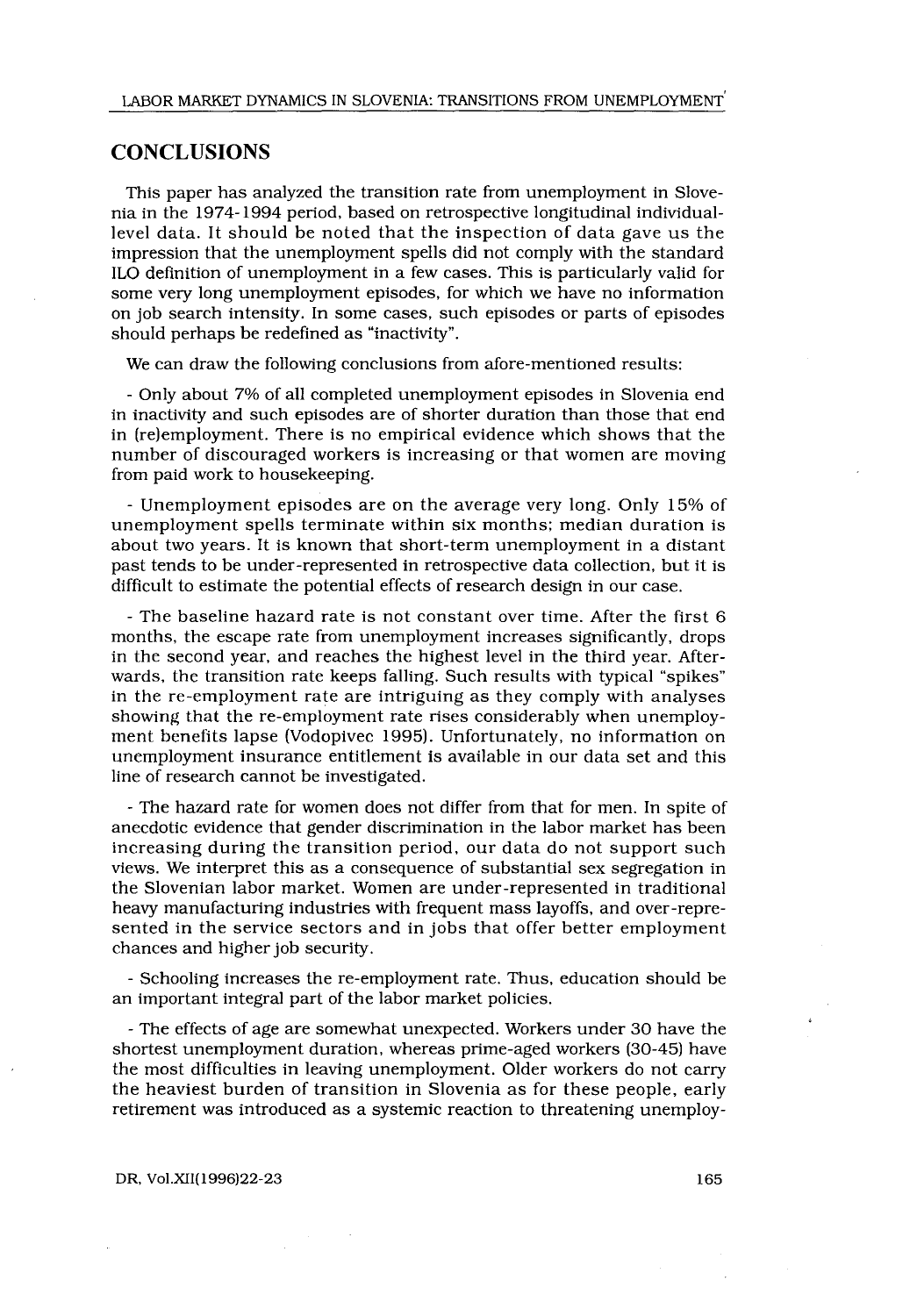ment in the most critical period of transition . Early retirement has been Drobnič<br>
in the most critical period of trans<br>
as an alternative to unemployment<br>
oner options for displaced workers a<br>
revious incidence of unemployment<br>
considered to the immediation used as an alternative to unemployment rather than a solution, used when all other options for displaced workers are exhausted.

- Previous incidence of unemployment does not have an effect on the duration of subsequent unemployment spells.

- The exit rate from unemployment decreases with a longer work experience. We assume there are two possible explanations for this . First, the duration of previous employment prolongs the duration of unemployment insurance benefits entitlement which may have adverse effects on job search and re-employment. Second, lay-offs are often related to nationwide difficulties in a particular industrial or occupational segment. Thus, finding another job in the same occupation or industrial branch is very difficult, especially if the job seeker's skills are obsolete and do not fit the requirements of the labor market.

- In periods of high unemployment (which coincide with the economic and political transition in Slovenia), unemployment episodes are somewhat shorter than otherwise. This reveals a significant dynamics in the labor market. Thus, the dramatic increase in the aggregate unemployment rate in the 1990-1994 period does not reflect a crude piling up of the unemployed, but a growing gap between strong outflows and even stronger inflows of workers into unemployment.

#### **NOTES**

<sup>1</sup> . It is prevailing practice in labor market research to distinguish employment and inactivity as separate destination states for unemployment episodes . In particular, there are two categories of people with a high probability of transition into non-participation: discouraged workers and women who move from unemployment into housekeeping.

2. Of those, 15 unemployment episodes ended with conscription . In most cases, the following pattern was evident: completed education, short unemployment, military service, employement. This strongly suggests that the expected draft "induced" unemployment spells for young men in the first place . Among other unemployment episodes, 9 spells terminated in retirement, 3 in housekeeping, 4 in schooling and 4 in other statuses .

3. This analysis has been carried out with a specialized program Transition Data Analysis - TDA (Rohwer 1994) .

4. Dotted lines delineate the 95% confidence interval .

5 . I.e . dichotomous distinction between workers with work experience and those without it, non-monothonic specification, logarithmic transformation of the duration of previous employment.

6. The number of episodes is thus smaller, which weakens the statistical power of the model . It is reassuring that the parameter estimates for all previous covariates remain basically unchanged in this analysis with fewer spells .

# REFERENCES:

Atkinson, Anthony B. and John Micklewright (1991) "Unemployment Compensation and Labor Market Transitions: A Critical Review". Journal of Economic Literature. Vol. XXIX (December): 1679-1727.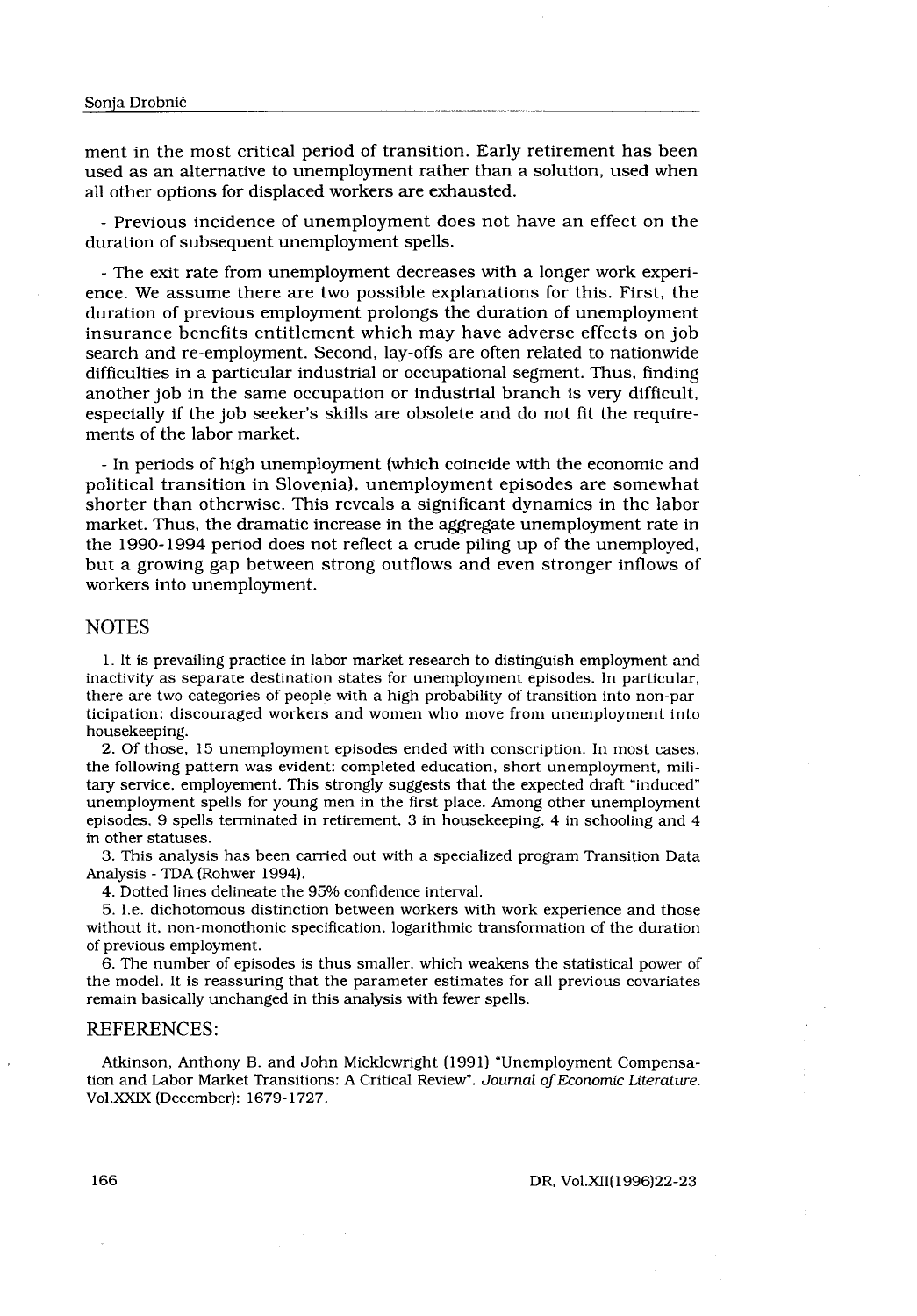Belzil, Christian (1995) "Unemployment Insurance and Unemployment Over Time : An Analysis with Event History Data ." Working Paper 95-02. Centre for Labour Market and Social Research, University of Aarhus and Aarhus School of Business .

Blossfeld, Hans-Peter (1986) "Career Opportunities in the Federal Republic of Germany: A Dynamic Approach to the Study of Life-course, Cohort, and Period Effects ." European Sociological Review 2: 208-225.

Blossfeld, Hans-Peter, Alfred Hamerle and Karl Ulrich Mayer (1989) Event History Analysis. Statistical Theory and Application in the Social Sciences . Hillsdale, NJ : Lawrence Erlbaum Associates.

Blossfeld, Hans-Peter and Götz Rohwer (1995) Techniques of Event History Modeling. New Approaches to Causal Analysis. Mahwah, NJ: Lawrence Erlbaum Associates.

Devine, Theresa and Nicholas M. Kiefer (1991) Empirical Labour Economics. The Search Approach. Oxford University Press.

Drobnič, Sonja (1992) "Dinamična socioloska analiza : metode in podatki" . Ljubljana: Družboslovne razprave 14: 9-32.

Drobnič, Sonja (1994) "Employment Policy and Labor Market Programs in Slovenia ." Paper presented at the ILO conference on Employment Policy and Programmes, Budapest, June 2-3.

Drobnič, Sonja (1996) "Metodološki vidiki proučevanja kvalitete življenja ." In : Ivan Svetlik (ed.) Kakovost življenja v Sloveniji. Ljubljana: FDV, zbirka Teorija in praksa.

Drobnič, Sonja and Veljko Rus (1995) "Unemployment in Transition Economies : The Case of Slovenia" . In: Marvin Jackson, Jenö Koltay, and Wouter Biesbrouck (eds .) Unemployment and Evolving Labor Markets in Central and Eastern Europe . LICOS Studies on the Transitions in Central and Eastern Europe, Volume 4 . Aldershot: Avebury, 93-122 .

Fallick, Bruce Chelimsky (1991) " Unemployment Insurance and the Rate of Reemployment of Displaced Workers." The Review of Economics and Statistics. Vol. 73: 228-235.

Flaig, Gebhard, Georg Licht, and Viktor Steiner (1993) "Testing for State Dependence Effects in a Dynamic Model of Male Unemployment Behaviour". ZEW Discussion Paper No.93-07, Mannheim.

Heckman, James J. and George J. Borjas (1980) "Does Unemployment Cause Future Unemployment? Definitions, Questions and Answers from a Continuous Time Model of Heterogeneity and State Dependence". Economica, 47, 247-283.

Heckman, James J.and Burton Singer (1985) "Social science duration analysis". In: James J. Heckman and Burton Singer: Longitudinal Analysis of Labor Market Data (eds.). Cambridge University Press.

Hobcraft, John, Jane Menken, and Samuel Preston (1982) "Age, Period, and Cohort Effects in Demography: A Review." Population Index 48 (1): 4-43.

Hujer, Reinhard and Hilmar Schneider (1990) "Unemployment Duration as a Function of Individual Characteristics and Economic Trends." In: Karl Ulrich Mayer and Nancy Brandon Tuma (eds.). Event History Analysis in Life Course Research. Madison, WI: The University of Wisconsin Press.

Kalbfleisch, John D. and Ross L. Prentice (1980) The Statistical Analysis of Failure Time Data. New York: Wiley.

Kiefer, Nicholas M. (1988) "Economic Duration Data and Hazard Functions". Journal of Economic Literature. Vol.XXVI (June): 646-679.

Kiefer, Nicholas M. and George R. Neumann (1989) Search Models and Applied Labor Economics. Cambridge: Cambridge University Press.

Kraus, Florian and Viktor Steiner (1995) "Modelling Heaping Effects in Unemployment Duration Models - With an Application to Retrospective Event Data in the German Socio-Economic Panel. ZEW Discussion Paper No.99-09, Mannheim.

Licht, Georg and Viktor Steiner (1991) "Abgang aus der Arbeitslosigkeit, Individual effekte und Hysteresis - Eine Panelanalyse für die Bundesrepublik Deutschland." In: Christoph Helberg, Lutz Bellman, and Dieter Blaschke (eds .) . Erwerbstätigkeit and Arbeitslostgkeit. Analysen auf der Grundlage des Sozio-ökonomischen Panels . BeitrAB 144, Nürnberg.

DR, Vol.XII(1996)22-23

167